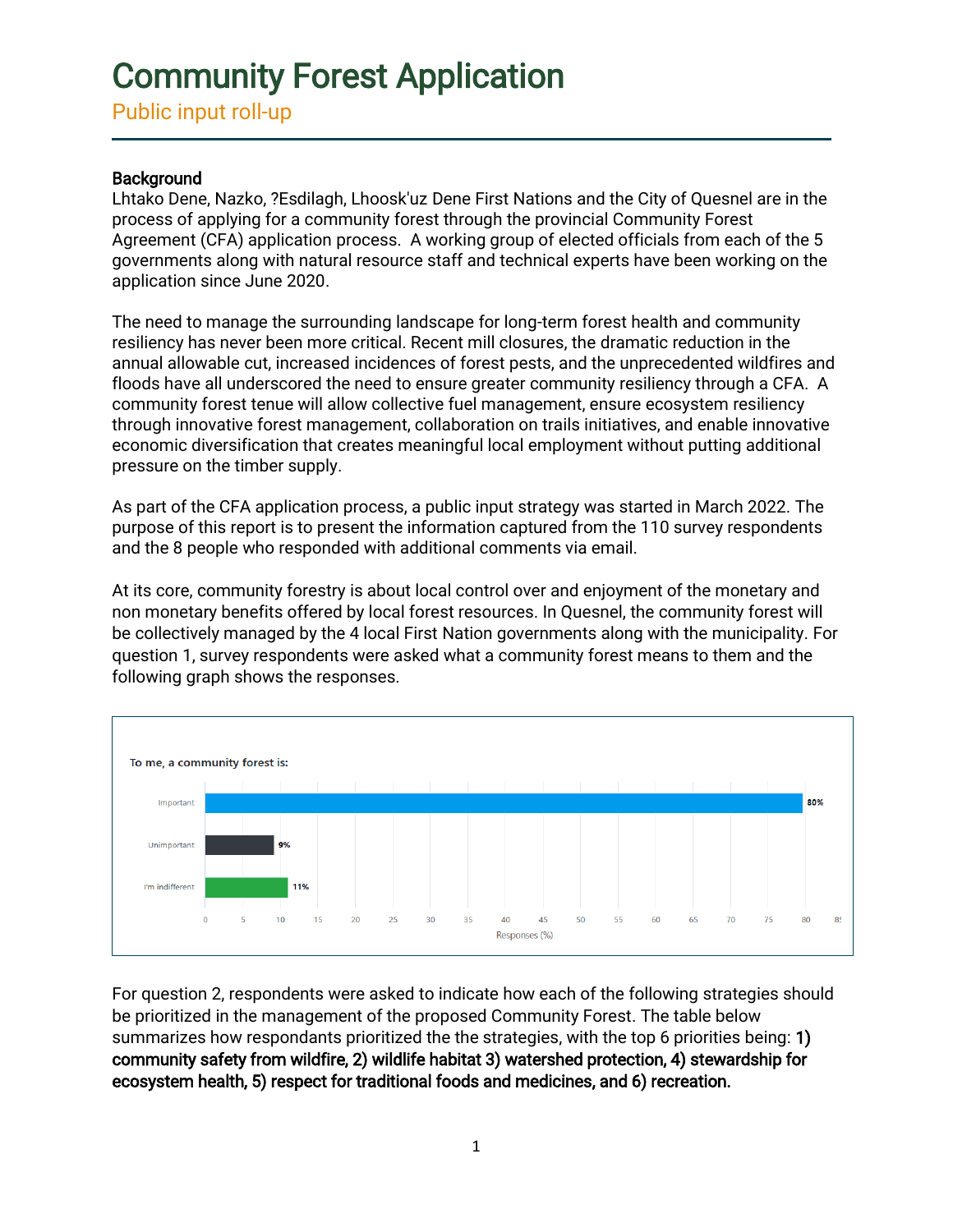Public input roll-up

|                                                    | <b>High</b>  | <b>Medium</b> | Low               | Not a priority | <b>Total</b> |
|----------------------------------------------------|--------------|---------------|-------------------|----------------|--------------|
| <b>Community safety from wildfire</b>              | 79.05%<br>83 | 19.05%<br>20  | 0.95%<br>1        | 0.95%<br>1     | 105          |
| <b>Recreation</b>                                  | 48.08%<br>50 | 39.42%<br>41  | 11.54%<br>12      | 0.96%<br>1     | 104          |
| <b>Tourism</b>                                     | 23.08%<br>24 | 44.23%<br>46  | 26.92%<br>28      | 5.77%<br>6     | 104          |
| Stewardship for ecosystem health                   | 65.71%<br>69 | 29.52%<br>31  | 2.86%<br>3        | 1.90%<br>2     | 105          |
| <b>Respect for traditional foods and medicines</b> | 54.29%<br>57 | 26.67%<br>28  | 11.43%<br>12      | 7.62%<br>8     | 105          |
| Small scale logging and manufacturing              | 34.29%<br>36 | 35.24%<br>37  | 23.81%<br>25      | 6.67%<br>7     | 105          |
| Industrial logging and manufacturing               | 21.90%<br>23 | 26.67%<br>28  | 31.43%<br>33      | 20.00%<br>21   | 105          |
| <b>Sequestering carbon</b>                         | 30.10%<br>31 | 35.92%<br>37  | 17.48%<br>18      | 16.50%<br>17   | 103          |
| <b>Wildlife habitat</b>                            | 77.14%<br>81 | 21.90%<br>23  | 0.00%<br>$\Omega$ | 0.95%<br>1     | 105          |
| <b>Education and training opportunities</b>        | 44.23%<br>46 | 41.35%<br>43  | 9.62%<br>10       | 4.81%<br>5     | 104          |
| <b>Innovative land management</b>                  | 42.31%<br>44 | 40.38%<br>42  | 12.50%<br>13      | 4.81%<br>5     | 104          |
| <b>Innovative uses of forest fibre</b>             | 42.86%<br>45 | 37.14%<br>39  | 13.33%<br>14      | 6.67%<br>7     | 105          |
| <b>Watershed protection</b>                        | 72.12%<br>75 | 25.96%<br>27  | 0.96%<br>1        | 0.96%<br>1     | 104          |
| <b>Spirituality</b>                                | 29.13%<br>30 | 29.13%<br>30  | 21.36%<br>22      | 20.39%<br>21   | 103          |
| <b>Aesthetics</b>                                  | 34.62%<br>36 | 34.62%<br>36  | 18.27%<br>19      | 12.50%<br>13   | 104          |
| <b>Meaningful employment</b>                       | 46.67%<br>49 | 39.05%<br>41  | 11.43%<br>12      | 2.86%<br>3     | 105          |

Please indicate how each of these strategies should be prioritized below.

### Question 3 and responces to age demographic:

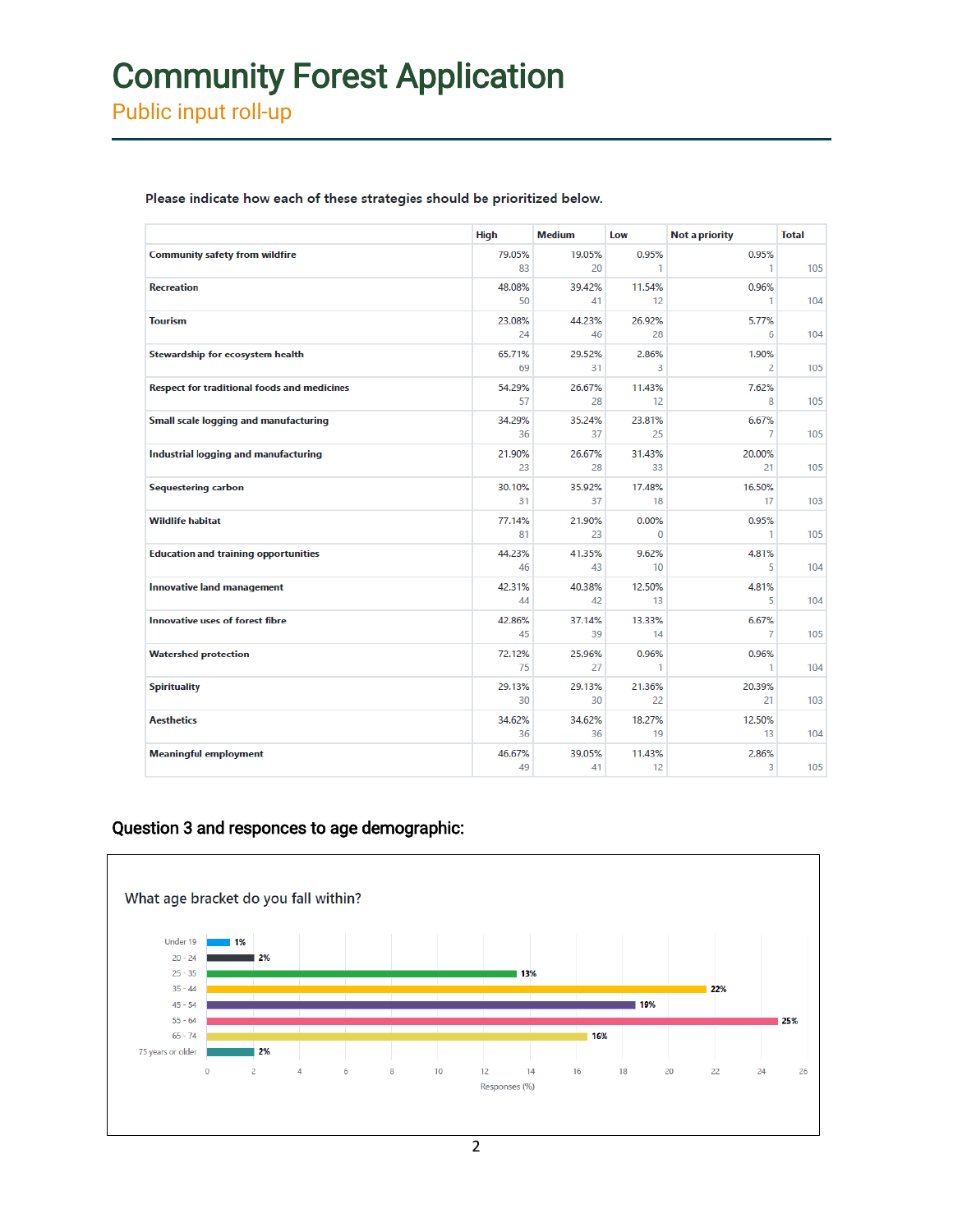Public input roll-up





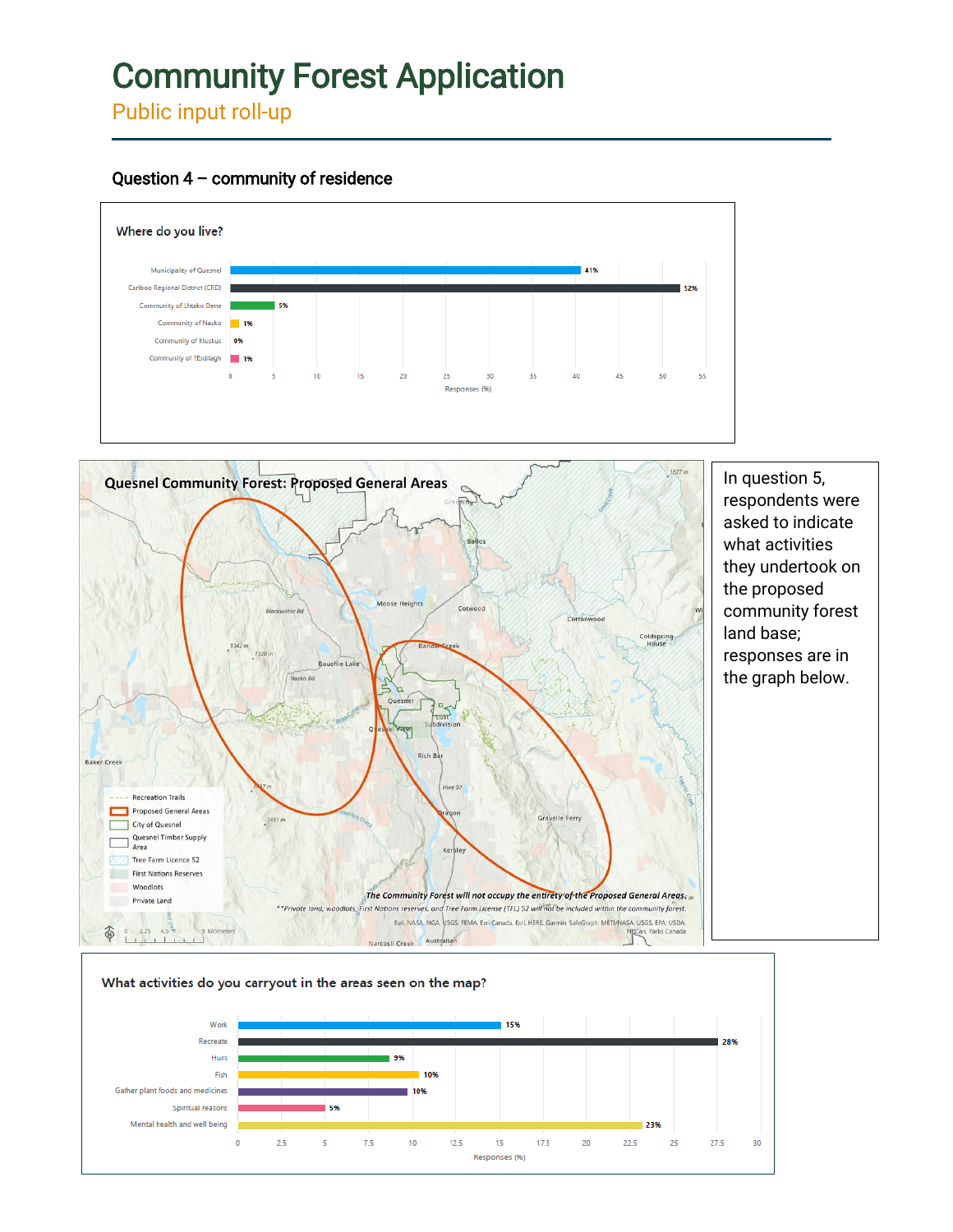Public input roll-up

The following table is based on the comments, questions and issues raised during the public input period:

| Issue identified by public   | Response                                                                                                                                                                                                                                                                                                                                                                                                                                                                                                                                                                                                                                                                                                                                          |  |  |
|------------------------------|---------------------------------------------------------------------------------------------------------------------------------------------------------------------------------------------------------------------------------------------------------------------------------------------------------------------------------------------------------------------------------------------------------------------------------------------------------------------------------------------------------------------------------------------------------------------------------------------------------------------------------------------------------------------------------------------------------------------------------------------------|--|--|
| Liability                    | A Limited Partnership will be used for<br>$\bullet$<br>the governance and management of<br>the community forest.<br>The community forest will be<br>$\bullet$<br>managed by a General Partner.<br>Under this structure all partners (the<br>$\bullet$<br><b>City and First Nation Governments)</b><br>will have limited liability.<br>No citizens (either First Nation or non-<br>$\bullet$<br>First Nation) of the 5 partner<br>governments will be financially liable<br>for costs that result from timber<br>harvesting, road construction<br>activities and/or land base impacts.<br>The partners of the community forest<br>$\bullet$<br>will be sheltered from liability under<br>the Partnership Act and the Business<br>Corporations Act. |  |  |
| <b>Community Forest Name</b> | The proposed community forest will<br>$\bullet$<br>be called "The Three Rivers<br><b>Community Forest"</b>                                                                                                                                                                                                                                                                                                                                                                                                                                                                                                                                                                                                                                        |  |  |
| Land stability               | Land stability is a concern and we<br>$\bullet$<br>plan to use innovative methods<br>(partial cutting, utilizing smaller scale<br>harvesting technology etc.) that will<br>help to mitigate land stability issues.<br>At minimum, we will be held to the<br>$\bullet$<br>same regulations as the current<br>industrial harvesting companies<br>currently operating in the Quesnel<br>TSA.                                                                                                                                                                                                                                                                                                                                                         |  |  |
| Permitting                   | No individual project partner will hold<br>permits (road or cutting)<br>Permits will be held by the General<br>Manager.                                                                                                                                                                                                                                                                                                                                                                                                                                                                                                                                                                                                                           |  |  |
| <b>Stakeholders</b>          | The public input phase is only the first<br>$\bullet$<br>step in engagement.<br>Later in the process, at the direction<br>of the Province, based on the actual                                                                                                                                                                                                                                                                                                                                                                                                                                                                                                                                                                                    |  |  |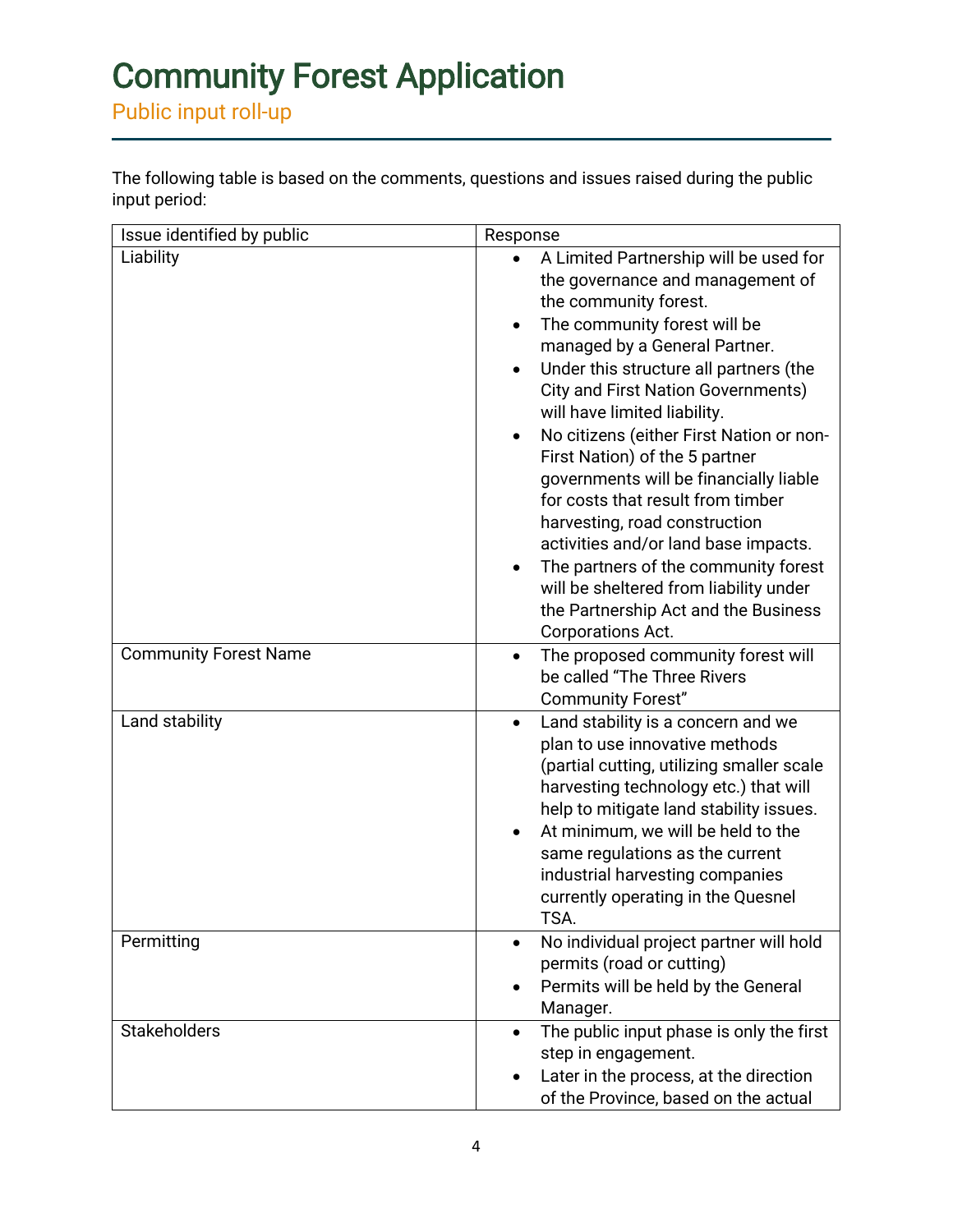Public input roll-up

|                                                     | foot-print of the area-based tenure<br>stakeholders (range, trappers, miners,<br>other forestry tenure holders etc.) will<br>be consulted in a formal process in<br>the near future.<br>Other forest tenure areas (woodlots,<br>TFL) will not be included in the area of<br>the community forest.                                                                   |
|-----------------------------------------------------|---------------------------------------------------------------------------------------------------------------------------------------------------------------------------------------------------------------------------------------------------------------------------------------------------------------------------------------------------------------------|
| <b>Cumulative Impacts</b>                           | Through consultation with<br>$\bullet$<br>stakeholders, we will be gathering<br>information and inputs to inform<br>understanding of the current state of<br>the area based tenure to determine<br>how cumulative effects might be<br>considered in management and<br>operations.                                                                                   |
| Wildfire mitigation and recreation<br>opportunities | The community forest will allow for<br>$\bullet$<br>multiple and overlapping benefits for:<br>harvesting, recreation and fire<br>response.<br>New trails may provide additional foot<br>traffic to help with fire detection in<br>certain areas and save a large amount<br>of forest damage (i.e. the need to<br>move though the forest during fire<br>response).   |
| Private land adjacent to forestry operations        | Any areas that are considered for<br>harvesting on Crown land are already<br>designated as part of the Timber<br>Harvesting Land Base, therefore<br>nothing changes when the community<br>forest comes into operation. The<br>community forest will consult with<br>adjacent landowners at a permit level,<br>just as is done currently by industrial<br>licensees. |
| Communications                                      | An annual meeting and an annual<br>$\bullet$<br>report will allow for communications,<br>education, and outreach<br>opportunities.                                                                                                                                                                                                                                  |